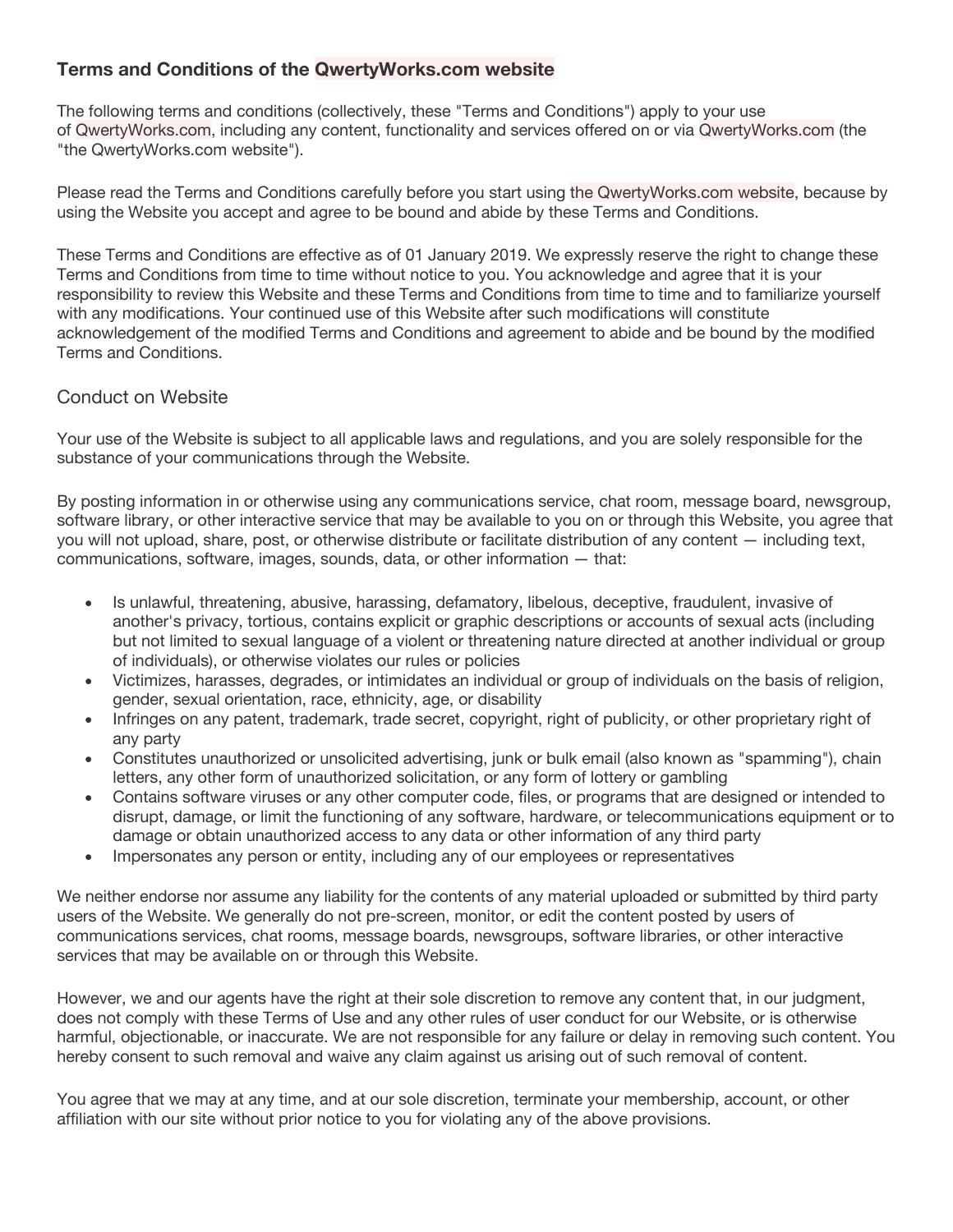In addition, you acknowledge that we will cooperate fully with investigations of violations of systems or network security at other sites, including cooperating with law enforcement authorities in investigating suspected criminal violations.

#### Intellectual Property

By accepting these Terms and Conditions, you acknowledge and agree that all content presented to you on this Website is protected by copyrights, trademarks, service marks, patents or other proprietary rights and laws, and is the sole property of the QwertyWorks.com website.

You are only permitted to use the content as expressly authorized by us or the specific content provider. Except for a single copy made for personal use only, you may not copy, reproduce, modify, republish, upload, post, transmit, or distribute any documents or information from this Website in any form or by any means without prior written permission from us or the specific content provider, and you are solely responsible for obtaining permission before reusing any copyrighted material that is available on this Website.

#### Third Party Websites

This Website may link you to other sites on the Internet or otherwise include references to information, documents, software, materials and/or services provided by other parties. These websites may contain information or material that some people may find inappropriate or offensive.

These other websites and parties are not under our control, and you acknowledge that we are not responsible for the accuracy, copyright compliance, legality, decency, or any other aspect of the content of such sites, nor are we responsible for errors or omissions in any references to other parties or their products and services. The inclusion of such a link or reference is provided merely as a convenience and does not imply endorsement of, or association with, the Website or party by us, or any warranty of any kind, either express or implied.

#### Disclaimer of Warranties, Limitations of Liability and Indemnification

Your use of the QwertyWorks.com website is at your sole risk. The Website is provided "as is" and "as available". We disclaim all warranties of any kind, express or implied, including, without limitation, the warranties of merchantability, fitness for a particular purpose and non-infringement.

We are not liable for damages, direct or consequential, resulting from your use of the Website, and you agree to defend, indemnify and hold us harmless from any claims, losses, liability costs and expenses (including but not limited to attorney's fees) arising from your violation of any third-party's rights. You acknowledge that you have only a limited, non-exclusive, nontransferable license to use the Website. Because the Website is not error or bug free, you agree that you will use it carefully and avoid using it ways which might result in any loss of your or any third party's property or information.

#### Term and termination

This Terms and Conditions will become effective in relation to you when you create an account at the QwertyWorks.com website account or when you start using the QwertyWorks.com website and will remain effective until terminated by you or by us.

The QwertyWorks.com website reserves the right to terminate this Terms and Conditions or suspend your account at any time in case of unauthorized, or suspected unauthorized use of the Website whether in contravention of this Terms and Conditions or otherwise. If the QwertyWorks.com website terminates this Terms and Conditions, or suspends your account for any of the reasons set out in this section, the QwertyWorks.com website shall have no liability or responsibility to you.